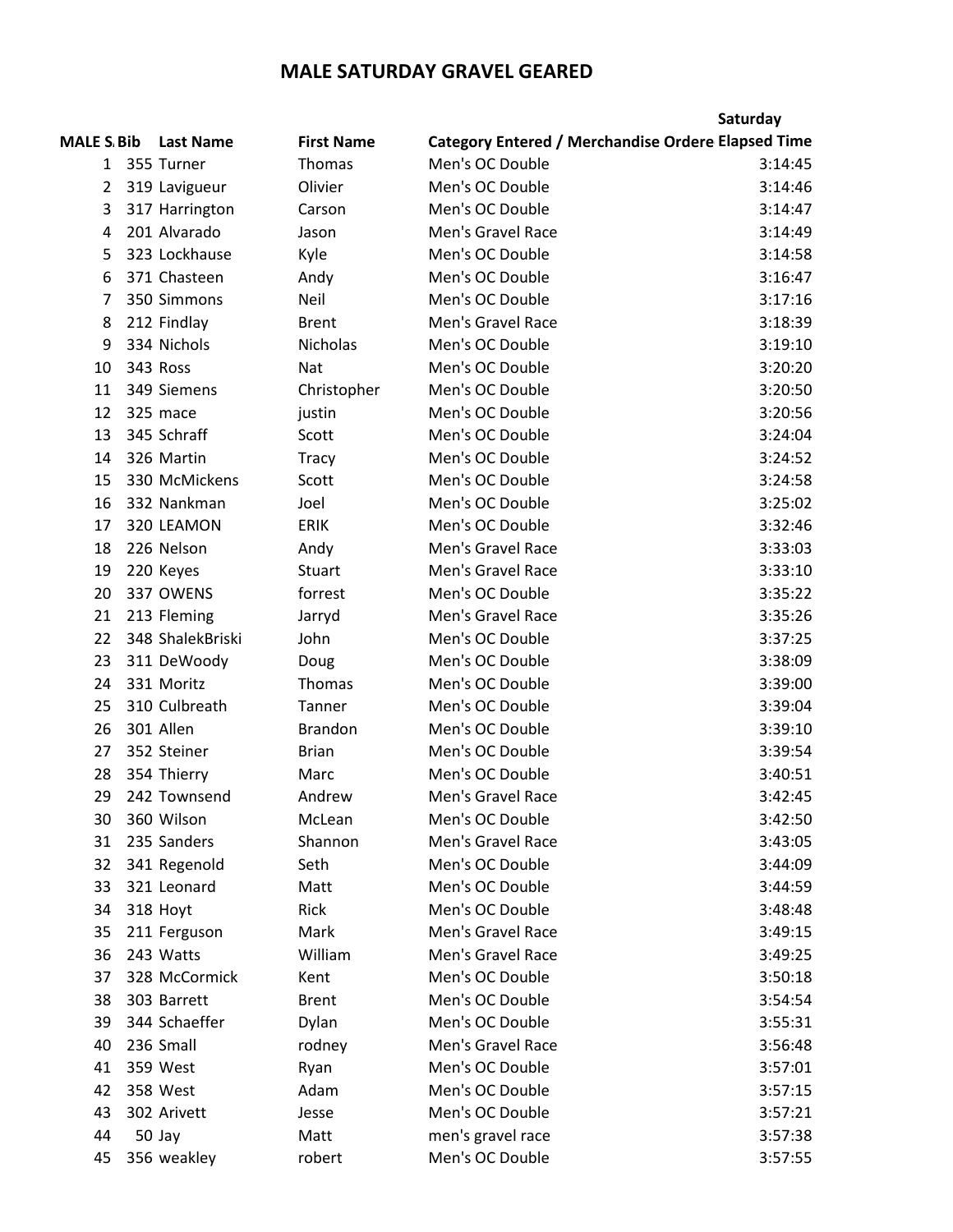|                    |                             |                   |                                                           | Saturday |
|--------------------|-----------------------------|-------------------|-----------------------------------------------------------|----------|
| <b>MALE S. Bib</b> | <b>Last Name</b>            | <b>First Name</b> | <b>Category Entered / Merchandise Ordere Elapsed Time</b> |          |
| 46                 | 230 Porter                  | Micah             | Men's Gravel Race                                         | 3:59:02  |
| 47                 | 333 Nelson                  | <b>Travis</b>     | Men's OC Double                                           | 3:59:19  |
| 48                 | 224 Nagel                   | Bill              | Men's Gravel Race                                         | 3:59:21  |
| 49                 | 313 Eaton                   | <b>Brad</b>       | Men's OC Double                                           | 4:01:50  |
| 50                 | 353 Taylor                  | Gabriel           | Men's OC Double                                           | 4:01:54  |
| 51                 | 309 COMBS                   | <b>CHRISTIAN</b>  | Men's OC Double                                           | 4:07:36  |
| 52                 | 218 Herrod                  | James             | Men's Gravel Race                                         | 4:09:22  |
| 53                 | 232 Rahman                  | Robbin            | Men's Gravel Race                                         | 4:09:24  |
| 54                 | <b>340 Reel</b>             | Denton            | Men's OC Double                                           | 4:09:27  |
| 55                 | 240 St Clair                | Jeff              | Men's Gravel Race                                         | 4:10:03  |
| 56                 | 329 McKay                   | Jim               | Men's OC Double                                           | 4:13:28  |
| 57                 | 214 Fountain                | James             | Men's Gravel Race                                         | 4:15:25  |
| 58                 | 204 Brown                   | <b>Brent</b>      | Men's Gravel Race                                         | 4:19:45  |
| 59                 | 231 Price                   | Jeffrey           | Men's Gravel Race                                         | 4:24:44  |
| 60                 | 316 Gregorie                | Doug              | Men's OC Double                                           | 4:25:39  |
| 61                 | 205 Carpenter               | Michael           | Men's Gravel Race                                         | 4:25:46  |
| 62                 | 346 Scoggins                | Javan             | Men's OC Double                                           | 4:27:08  |
| 63                 | 209 devegowda               | anil              | Men's Gravel Race                                         | 4:28:04  |
| 64                 | 210 Devegowda               | Deepak            | Men's Gravel Race                                         | 4:28:37  |
| 65                 | 241 Steiner                 | David             | Men's Gravel Race                                         | 4:32:01  |
| 66                 | 239 Sonheim                 | Doug              | Men's Gravel Race                                         | 4:32:20  |
| 67                 |                             | Donnie            | Men's Gravel Race                                         | 4:32:21  |
|                    | 206 Copeland<br>221 Kinsala |                   |                                                           |          |
| 68                 |                             | Kent              | Men's Gravel Race                                         | 4:36:06  |
| 69                 | 304 Bellville               | Bill              | Men's OC Double                                           | 4:41:12  |
| 70                 | 347 seeley                  | christopher       | Men's OC Double                                           | 4:41:27  |
| 71                 | 244 White                   | Alan              | Men's Gravel Race                                         | 4:41:38  |
| 72                 | 308 Collins                 | Jeremy            | Men's OC Double                                           | 4:41:59  |
| 73                 | 219 Kelley                  | Cody              | Men's Gravel Race                                         | 4:45:43  |
| 74                 | 312 dixon                   | greg              | Men's OC Double                                           | 4:48:17  |
| 75                 | 215 FREEMAN                 | <b>JAMIE</b>      | Men's Gravel Race                                         | 4:48:18  |
| 76                 | 361 wiseman                 | joshua            | Men's OC Double                                           | 5:00:54  |
| 77                 | 234 rice                    | jon               | Men's Gravel Race                                         | 5:00:56  |
| 78                 | 225 Neill                   | Jeff              | Men's Gravel Race                                         | 5:08:07  |
| 79                 | 228 Olson                   | Michael           | Men's Gravel Race                                         | 5:12:01  |
| 80                 | 351 Slaymaker               | Todd              | Men's OC Double                                           | 5:12:03  |
| 81                 | 315 Frizzo                  | Marcelo           | Men's OC Double                                           | 5:12:48  |
| 82                 | 314 Flor                    | Roberto           | Men's OC Double                                           | 5:12:50  |
| 83                 | 306 childre                 | Chad              | Men's OC Double                                           | 5:13:46  |
| 84                 | 207 Cox                     | Kevin             | Men's Gravel Race                                         | 5:20:11  |
| 85                 | 202 Billingsley             | Marcus            | Men's Gravel Race                                         | 5:22:34  |
| 86                 | 208 Dalton                  | <b>Nick</b>       | Men's Gravel Race                                         | 5:24:42  |
| 87                 | 229 Ortaleza                | Johnny            | Men's Gravel Race                                         | 7:01:00  |
| <b>DNF</b>         | 203 Brian                   | Jackie            | Men's Gravel Race                                         | #VALUE!  |
| <b>DNS</b>         | 216 Gaston                  | James             | Men's Gravel Race                                         | #VALUE!  |
| <b>DNS</b>         | 217 Hendricks               | Scott             | Men's Gravel Race                                         | #VALUE!  |
| <b>DNS</b>         | 222 Mayo                    | Jason             | Men's Gravel Race                                         | #VALUE!  |